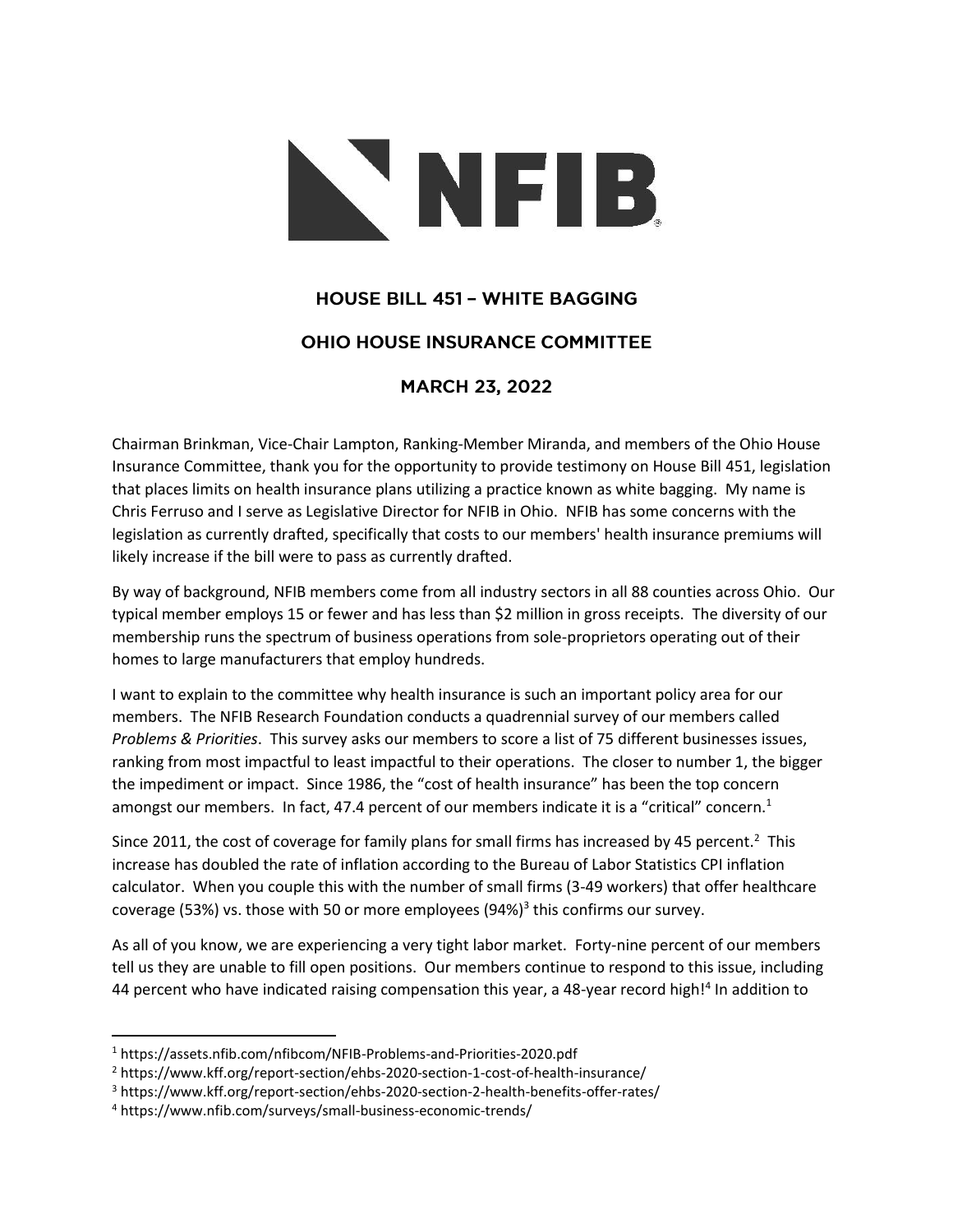compensation, our members do their best to put together a competitive benefits package, including health insurance. However, it is a challenge. It is even more challenging when policymakers enact policies that put upward pressure on health insurance premiums.

The large majority of NFIB members that are able to provide health insurance purchase their plans in the fully-insured market as they are not able to assume the risk associated with self-insuring. These fullyinsured plans are provided by the carriers authorized by the Ohio Department of Insurance to write policies in Ohio. Think of these products as off-the-shelf, containing all the federal and state-imposed health insurance mandates. Please note, there is a significant distinction between the fully-insured plans and the self-insured plans. While all plans must cover the federal mandates, state health insurance mandates do not apply to self-insured plans as they are exempt under federal ERISA law. We believe House Bill 451 does not apply to self-insured ERISA plans.

NFIB has historically opposed health insurance mandates. We recognize, understand, and appreciate the position of proponents of these mandates. Our opposition generally centers on two primary factors: equity and cost. The reality is there will be significant gaps in private-sector coverage as two-thirds of private-sector plans are self-insured,<sup>5</sup> thus exempt. While House Bill 451 does not mandate coverage of a condition or provider, it does limit a practice utilized by health insurance plans implemented to try and keep down costs. I give this background to help explain to the committee why our organization is so sensitive to legislation that may drive up the cost of health insurance.

Proponents indicate white bagging restricts the ability to adjust medication doses causing patients to have to return for treatment when a new dose is received, spend more time away from work and in a clinical setting, and waste doses of expensive drugs as they cannot be given to anyone other than the patient indicated on the label. Opponents of the bill believe House Bill 451 will lead to increased costs as the bill restricts cost-sharing and tiering of drugs or medications, and prohibits limiting or excluding coverage when a drug is dispensed by someone other than a plan-affiliated pharmacy, potentially allowing for providers to bill and be reimbursed a higher price than what a health plan has negotiated for a drug. We share the concerns of both sides.

Our members of course care about the health of their employees. Any adverse occurrences cause employees to be out of work longer or more frequently, not to mention the toll it takes on the employee's health and their family. However, let's be clear, at the end of the day, if House Bill 451 passes as it currently stands providers will be paid, patients will see little if any disruption in their out-ofpocket expenses and the health plans will eventually recoup their costs. That leaves one party left to ultimately foot the bill; plan purchasers, our members. The LSC fiscal note indicates the bill may increase costs to the state and local governments to provide health benefits to their employees and their dependents. The same will hold true for our members.

We believe there may be a middle ground. We suggest the committee evaluate utilizing the health plans negotiated price on pharmaceuticals as the basis for reimbursement and allowance for utilization of provider dispensed drugs when there is a medically necessary needed change in dosage. Understanding patient safety concerns are paramount, while also balancing the need to appropriately

<sup>5</sup> https://www.kff.org/report-section/ehbs-2020-section-10-plan-funding/